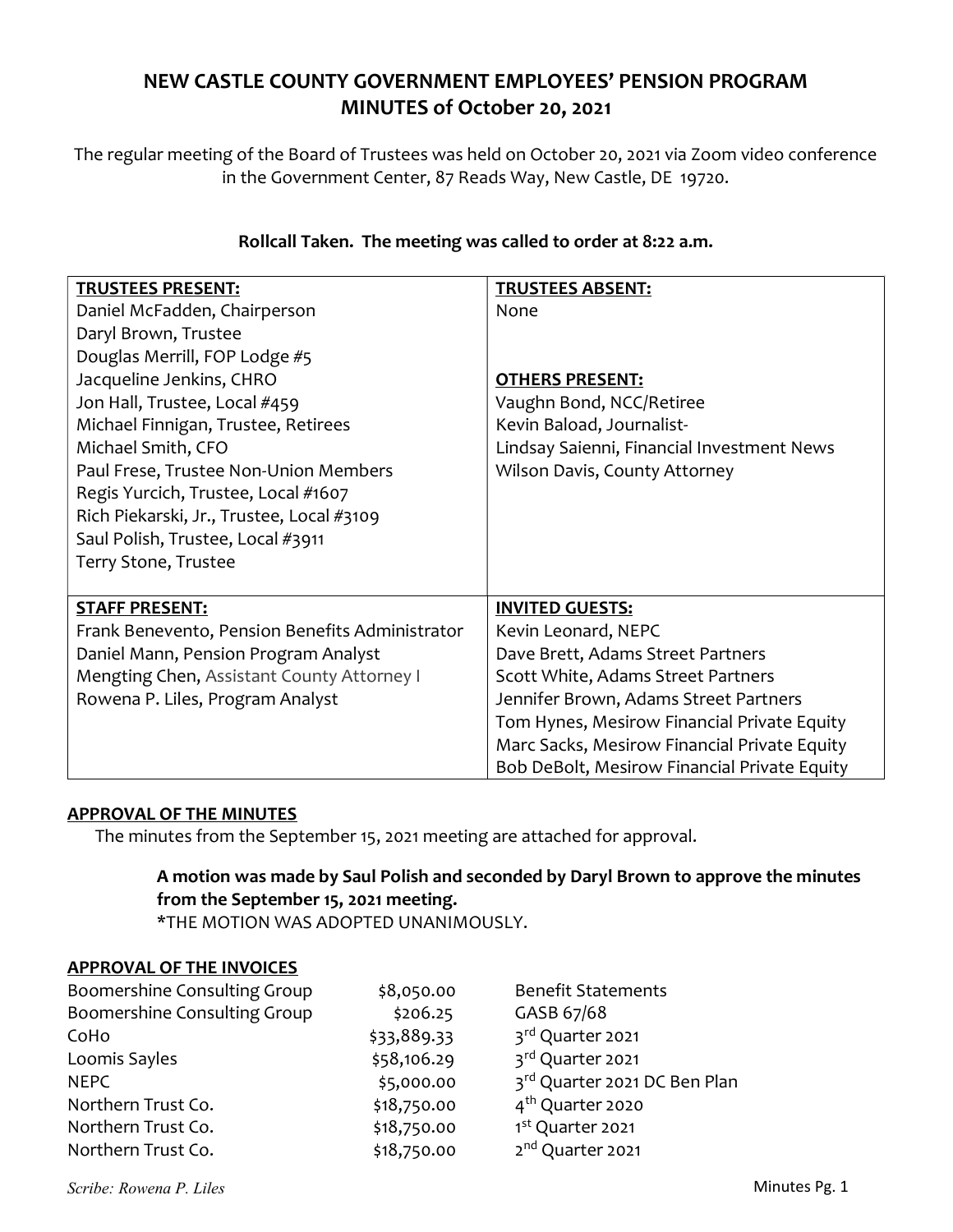#### APPROVAL OF THE INVOICES (Cont'd)

| Peregrine Capital Mgt.    | \$38,985.85 | 3 <sup>rd</sup> Quarter 2021 |
|---------------------------|-------------|------------------------------|
| Real Estate Mgt.          | \$13,721.61 | 3rd Quarter 2021             |
| Systematic Financial Mgt. | \$43,850.16 | 3 <sup>rd</sup> Quarter 2021 |

A motion was made by Saul Polish and seconded by Daryl Brown to approve the payment of invoices.

\*THE MOTION WAS ADOPTED UNANIMOUSLY.

#### COORDINATOR'S REPORT by Frank Benevento

- Gross Payroll and Employer Contributions for the month of August 2021
- Pension Trust Asset Summary June 2021 & August 2021
- Pension Payments September 2021
	- o Payees for September 1,531
	- o Active Participants 1,035
		- DelPen 384
		- DelPen (ret) 78
	- o Benefits total \$3,870,237.65

#### CAPITAL CALLS

| $\triangleright$ Vista Equity      | \$229,810.00 | 09/30/2021 |
|------------------------------------|--------------|------------|
| > Sixth Street Partners IV (A), LP | \$493,572.00 | 10/01/2021 |
| $\triangleright$ Kennedy Lewis     | \$232,960.00 | 10/19/2021 |
| > Brookfield Capital Partners V    | \$515,611.68 | 10/20/2021 |

#### DISTRIBUTION OF CAPITAL

| > Crayhill Principal Strategies Fd II LP | \$9,681.00   | 09/16/2021 |
|------------------------------------------|--------------|------------|
| > HarbourVest Partners                   | \$909,314.00 | 09/30/2021 |
| > Sixth Street Opp Partners II (A), LP   | \$21,159.00  | 09/30/2021 |
| > HarbourVest Direct Lending Fd (L) LP   | \$33,164.00  | 09/30/2021 |
| $\triangleright$ Lexington Partners      | \$41,809.00  | 09/29/2021 |
| > Backcast Partners Mgt. LLC             | \$595,647.00 | 10/15/2021 |

#### APPROVAL OF THE APPLICATIONS FOR BENEFITS

| <b>Service Retirements</b> |             |                      |                |
|----------------------------|-------------|----------------------|----------------|
| (06011)                    | \$290.00    | 10/02/2021           | SCGPen         |
| (05668)                    | \$370.00    | 09/14/2021           | <b>SCGPen</b>  |
| (06205)                    | \$2,173.45  | 11/01/2021           | PenPln         |
| (06205) age 62 benefit     | \$1,605.60  | <b>XXXXXXXXXXXXX</b> | <b>XXXXXXX</b> |
| (06247)                    | \$10,379.76 | 10/01/2021           | RetPol         |
| (05688)                    | \$2,589.60  | 10/02/2021           | PenPln         |
| (05125)                    | \$300.00    | 10/02/2021           | AltPen         |
| (15282)                    | \$214.06    | 10/04/2020           | PenPln         |
| (10576)                    | \$1,219.87  | 12/01/2021           | RetGen         |
| (07697)                    | \$1,796.72  | 10/15/2021           | RetGen         |
| (09725)                    | \$2,249.81  | 01/04/2022           | RetGen         |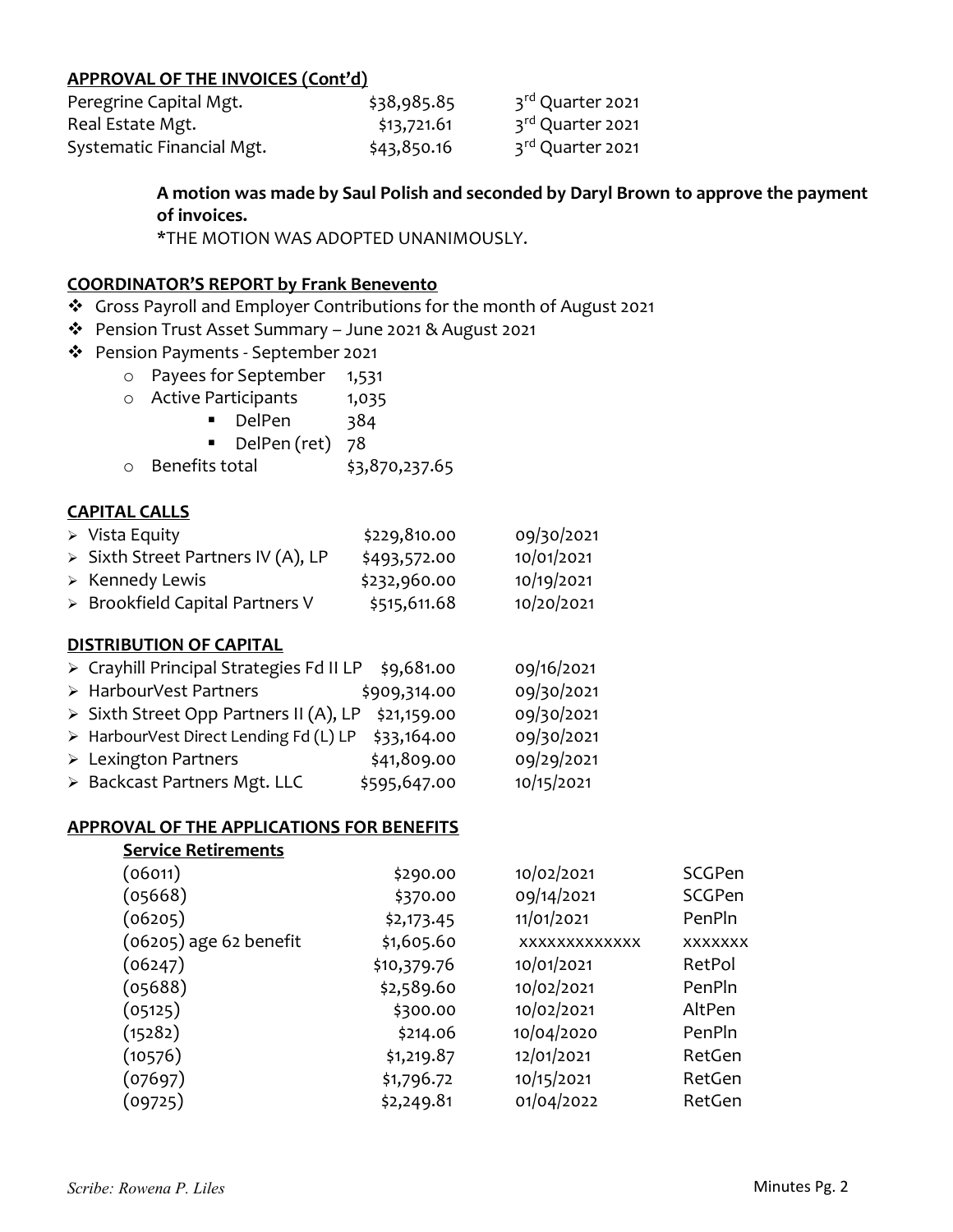#### APPROVAL OF THE APPLICATIONS FOR BENEFITS (Cont'd)

| <b>DelPen Retirements</b><br>(06558)          | n/a                      | 12/18/2021               | DelPen                |
|-----------------------------------------------|--------------------------|--------------------------|-----------------------|
| <b>Survivor Benefits</b><br>(15283)           | \$734.24                 | 05/10/2021               | RetGen                |
| <b>Lump Sum Benefit</b><br>(15279)<br>(15280) | \$1,840.01<br>\$2,031.47 | 10/01/2021<br>10/01/2021 | RetGen<br>RetGen      |
| <b>Refund Benefits</b><br>(14150)<br>(10511)  | \$3,088.27<br>\$9,667.13 | 10/01/2021<br>10/01/2021 | <b>CPEMS</b><br>CPGen |

A motion was made by Daryl Brown and seconded by Saul Polish to approve the service retirements, survivor, lump sum and refund benefits.

\*THE MOTION WAS ADOPTED UNANIMOUSLY.

#### OLD BUSINESS

- $\triangleright$  Update (Frank Benevento)
	- 401(a) Defined Contribution Plan presentation follow-up During our February 17, 2021 meeting, the Pension Board agreed to accept the recommendations in aggregate, on behalf of NEPC, as represented on page 16 of the 2021 401(a) Defined Contribution Annual Review presentation and to move to lower share classes, if available, given further discussions with NEPC and MetLife. The approved investment lineup changes were executed effective July 19, 2021. The only outstanding item remaining from this exercise is clarification and options available for the Stable Value Annuity Fund or capital preservation. Over the past several months, we have had several meetings/discussions with MetLife, Brighthouse and our defined contributions consultant NEPC. We continue to work closely in an effort to providing the Pension Board with an informative response with all available options to assist the Board moving forward. We will provide the Pension Board with an update at our next regularly scheduled meeting on November 17, 2021. Any questions? (No action necessary).

#### NEW BUSINESS

- $\triangleright$  Private Equity Investment Manager presentations
	- Dave Brett, Scott White & Jennifer Brown presented for Adams Street Partners.
	- **Tom Hynes, Bob DeBolt & Marc Sacks presented for Mesirow Financial Private Equity.**

## A recap was provided by Kevin Leonard with a discussion following the presentations. The Board requested that Kevin provide references from Limited Partners with Mesirow for further discussion at the November 17, 2021 meeting.

▶ Kevin Leonard (NEPC) - Review the Preliminary Investment Performance "Flash" report for the period ending September 30, 2021. A review and discussion was held on the performance report for September 30, 2021.

#### COMMENTS: None